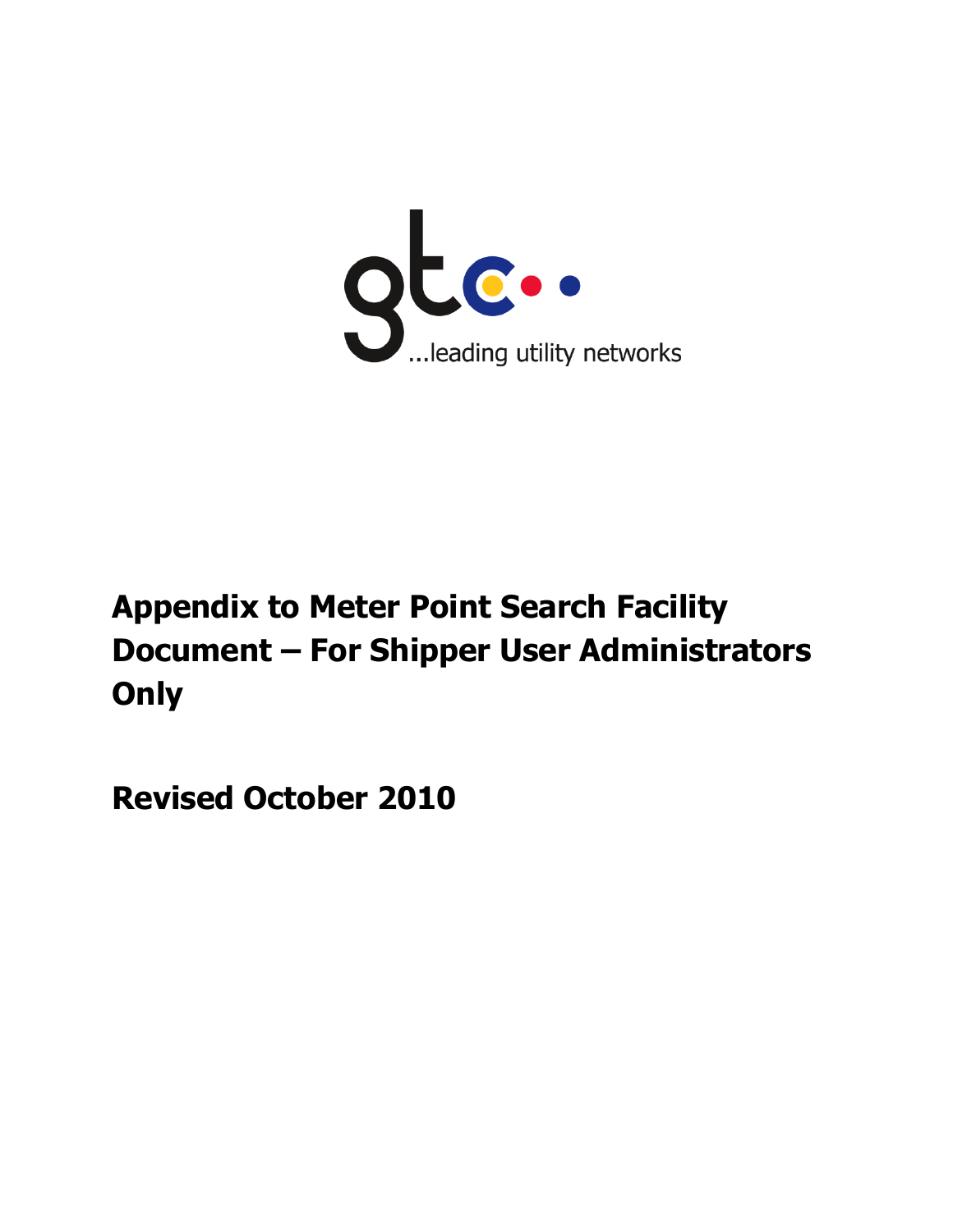BK-CSR-IG-0151 Rev 01

### **1. User Administration**

Users with administration permissions are allowed to carry out the following functions:-

- Add new user
- Change user password

Add Now Heavy

- Unlock user account
- Set permissions
- Delete User

#### **2. Add new user**

The Add New User screen can be opened by clicking 'Add user' on the Manage User page. Complete the details of the user including the username, password and email address. The password must be a minimum of eight characters long and contain upper case, lower case, 1 numeric characters and 1 non-alphanumeric character. If an email address is entered and the user is given invoice permissions the user will receive an email each time an invoice is uploaded.

| <b>Add New User</b>     |                                                                                                                                                                                                    |
|-------------------------|----------------------------------------------------------------------------------------------------------------------------------------------------------------------------------------------------|
|                         | To add a new user complete the details below. The password must be a minimum of eight characters long and contain<br>upper case, lower case, 1 numeric character and 1 non-alphanumeric character. |
|                         |                                                                                                                                                                                                    |
|                         | The email address will be used for sending out invoice notifications, only if the user has the invoice permissions enabled.                                                                        |
| <b>User Information</b> |                                                                                                                                                                                                    |
| Username:               |                                                                                                                                                                                                    |
| Password:               |                                                                                                                                                                                                    |
|                         |                                                                                                                                                                                                    |
| Confirm Password:       |                                                                                                                                                                                                    |

Click the 'Create User' button to add the user, the user details will be validated and if successful the account added to NetHelp.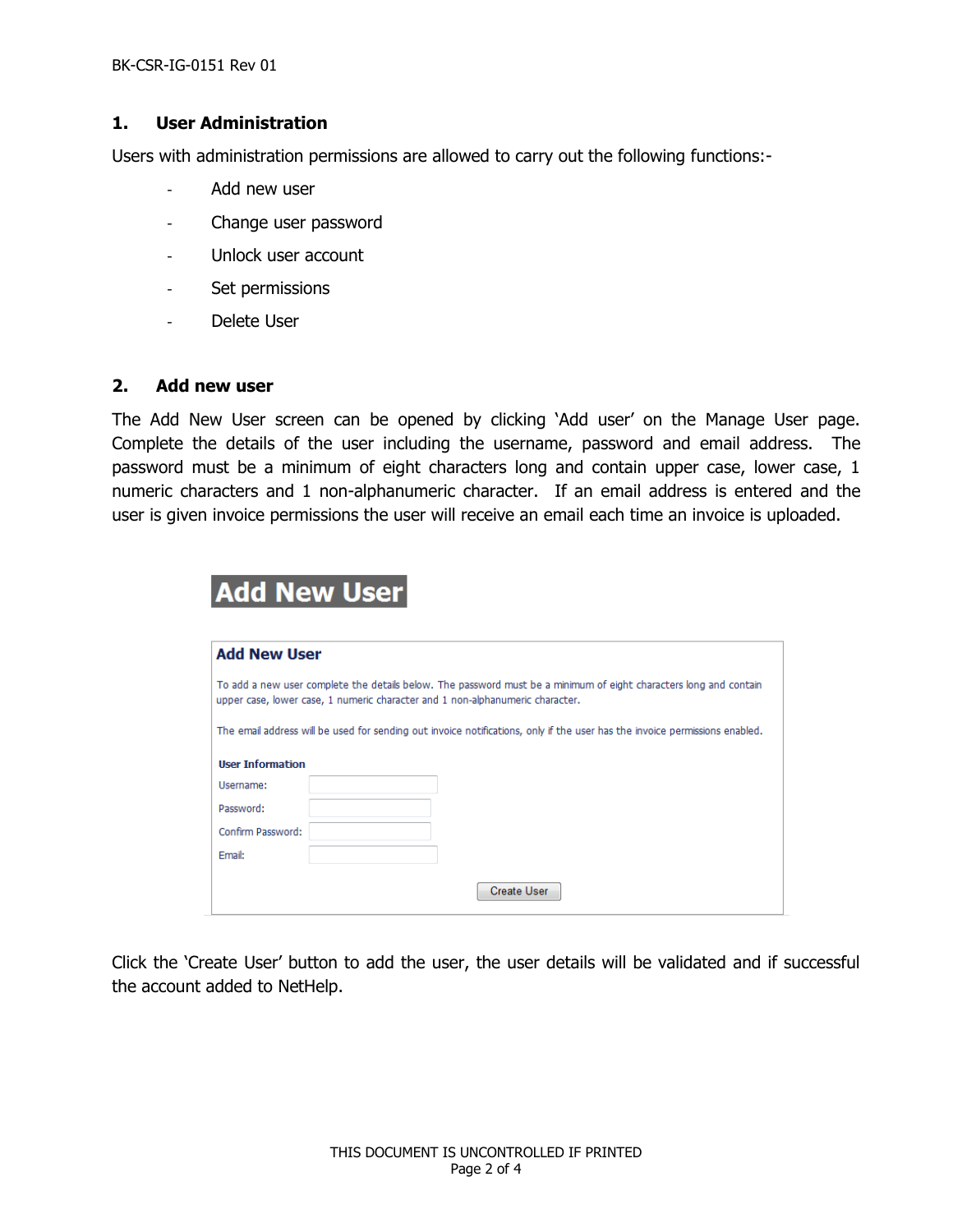| <b>Add New User</b>                                                                                                                                                                                |
|----------------------------------------------------------------------------------------------------------------------------------------------------------------------------------------------------|
| To add a new user complete the details below. The password must be a minimum of eight characters long and contain<br>upper case, lower case, 1 numeric character and 1 non-alphanumeric character. |
| The email address will be used for sending out invoice notifications, only if the user has the invoice permissions enabled.                                                                        |
| Complete                                                                                                                                                                                           |
| Your account has been successfully created.                                                                                                                                                        |
| Continue                                                                                                                                                                                           |

## **3. Change user password**

To change the password for a user, find the user name in the grid and click the change password link.

| <b>User</b>                      |                         | Locked   Password Changed   Last Login   Permissions |                      |                                                     |                                     |
|----------------------------------|-------------------------|------------------------------------------------------|----------------------|-----------------------------------------------------|-------------------------------------|
| atcadmin<br>noreply@gtc-uk.co.uk | $\overline{\mathsf{v}}$ | 25/10/2010                                           | 25/10/2010 Invoice V | Portfolio <sup>[7]</sup><br>$\overline{v}$<br>Admin | Update<br>Delete<br>Change Password |

Fill the details of the new password into the screen and click change password. The password must meet the minimum restrictions.

| <b>Change User Password</b> |                                                                                                                                                                                                                 |  |  |  |  |
|-----------------------------|-----------------------------------------------------------------------------------------------------------------------------------------------------------------------------------------------------------------|--|--|--|--|
| <b>Change password</b>      |                                                                                                                                                                                                                 |  |  |  |  |
|                             | To change a users password enter a new password below. The new password must be a minimum of eight characters<br>long and contain upper case, lower case, 1 numeric character and 1 non-alphanumeric character. |  |  |  |  |
| New Password:               |                                                                                                                                                                                                                 |  |  |  |  |
| Confirm New Password:       |                                                                                                                                                                                                                 |  |  |  |  |
| <b>Change Password</b>      | Cancel                                                                                                                                                                                                          |  |  |  |  |

### **4. Unlock User Account**

A user will become locked out after 10 incorrect login attempts. This will show on the user administration page as a tick in the locked tick box. To unlock the account un-tick the locked tick box and click the update button.

| <b>User</b>                                           | Locked   Password Changed   Last Login   Permissions |                      |                             |                                     |
|-------------------------------------------------------|------------------------------------------------------|----------------------|-----------------------------|-------------------------------------|
| gtcadmin<br>$\overline{\text{properly@gtc-uk.co.uk}}$ | 25/10/2010                                           | 25/10/2010 Invoice 図 | Portfolio <b>⊽</b><br>Admin | Update<br>Delete<br>Change Password |

The administration permission also allows for a user account to be locked by the admin user.